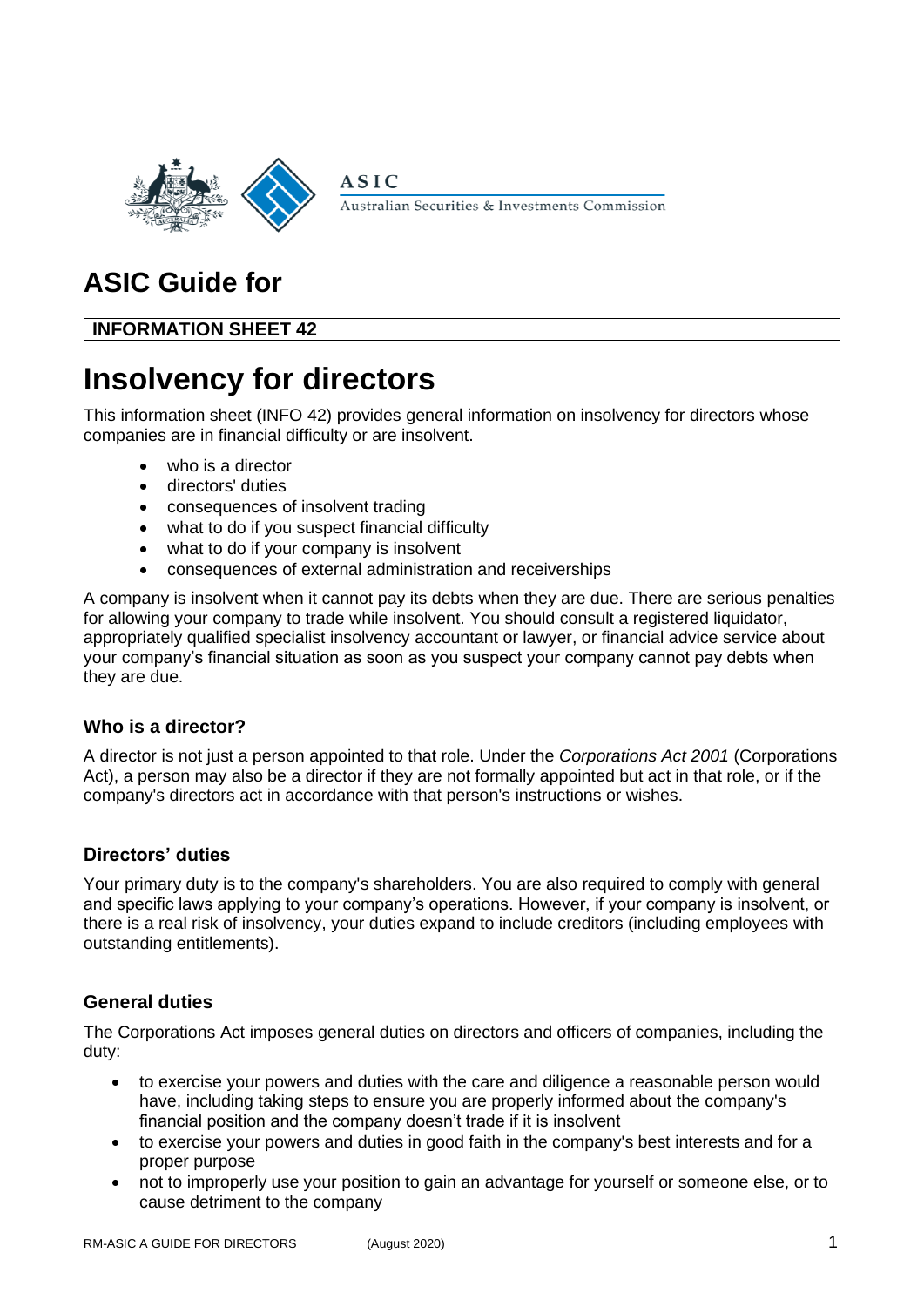- not to improperly use information obtained through your position to gain an advantage for yourself or someone else, or to cause detriment to the company.
- If dishonesty or recklessness is found to be a factor in your breach of general duties, the breach can be a criminal offence and substantial criminal penalties can apply, including up to 15 years' imprisonment.

### **Duty to prevent creditor-defeating dispositions**

You have a duty to prevent your company from entering into a transaction that is a creditordefeating disposition. This is a disposition of property:

- for less than the market value of the property or the best price reasonably obtainable, and
- that prevents, hinders or significantly delays the property from becoming available to benefit creditors in a winding up.

Illegal phoenix activity may include creditor-defeating dispositions.

Your duty to prevent a creditor-defeating disposition arises when your company is insolvent or becomes insolvent because of a disposition or several dispositions. You should seek appropriate legal advice because this area of the law can be complex.

This duty extends to other people who may be involved in or encourage such a disposition to take place, including pre-insolvency advisors, lawyers or others who assist or advise you to undertake such a disposition. Where there is recklessness in entering the transaction/s, a breach of the creditor-defeating provisions is an offence under the Corporations Act and a court, subject to various exceptions, can order compensation be paid to creditors equal to the loss or damage suffered.

#### **Duty to not trade while insolvent**

You also have a duty to prevent your company trading if it is insolvent. A company is insolvent if it is unable to pay its debts when they fall due. Before you incur a new debt you must consider whether you have reasonable grounds to suspect the company is insolvent or will become insolvent as a result of incurring the debt.

An understanding of the financial position of your company when you sign off on the yearly financial statements is not enough. You need to be constantly aware of your company's financial position.

Regulatory Guide 217 Duty to prevent insolvent trading: Guide for directors sets out guidance to help directors understand and comply with their duty under s588G of the Corporations Act.

#### **Duty to keep books and records**

Your company must keep adequate financial records to correctly record and explain the company's transactions, its financial position and performance. A director contravenes the Corporations Act if they fail to take all reasonable steps to do so.

A creditor, ASIC or a liquidator, can take legal action against a director for insolvent trading. Where it can be shown a company failed to keep adequate financial records for a period, the company will generally be presumed to have been insolvent throughout that period.

## **Consequences of insolvent trading**

There are various penalties and consequences for insolvent trading, including civil penalties, compensation proceedings and criminal charges.

The Corporations Act provides some statutory defences for directors. However, directors may find it difficult to rely on these if they have not taken steps to stay informed about the company's financial position.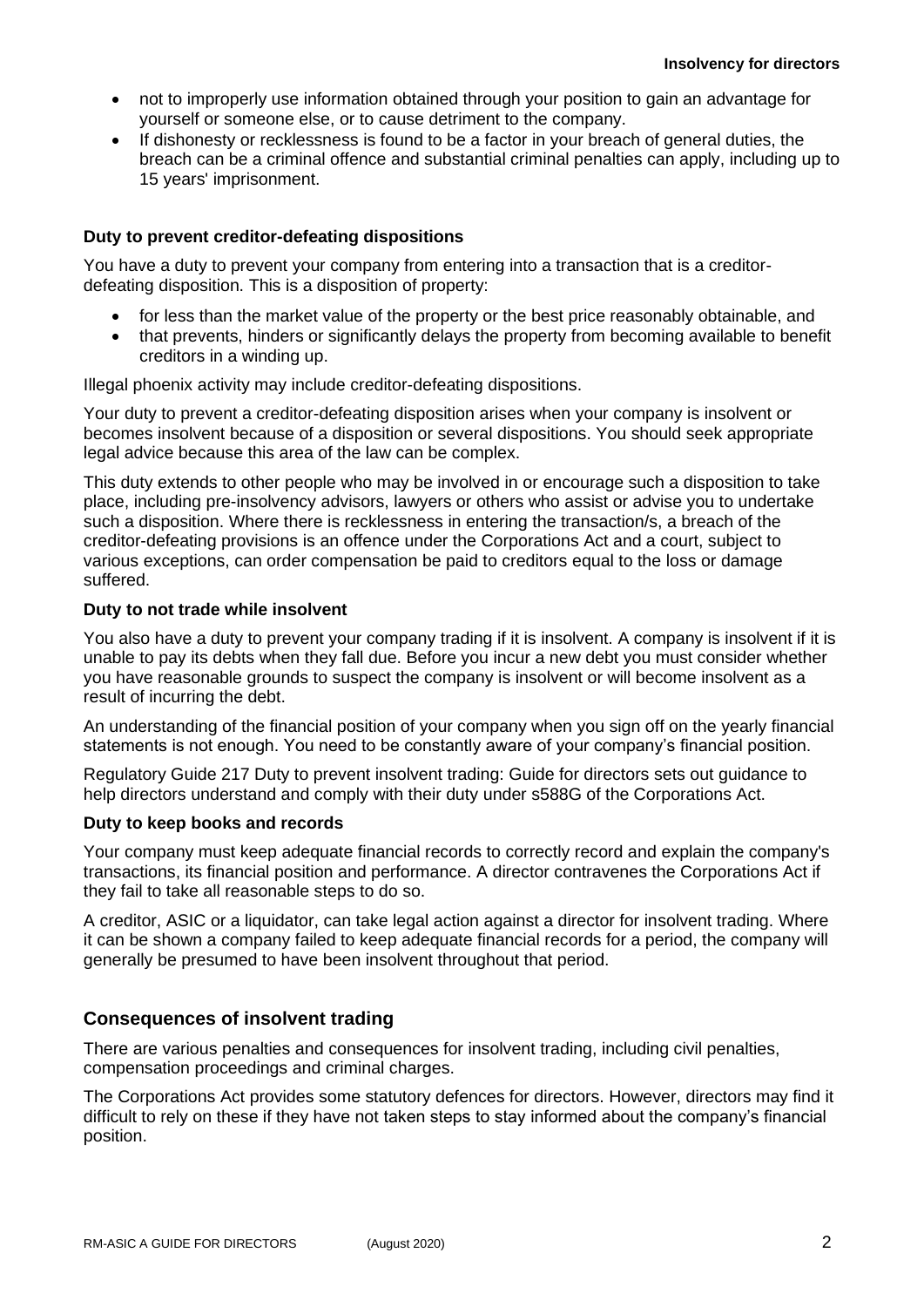## **Civil penalties**

Contravening the insolvent trading provisions of the Corporations Act can result in civil penalties against directors, including pecuniary penalties of up to \$200,000.

### **Compensation proceedings**

Compensation proceedings for amounts lost by creditors can be initiated by ASIC, a liquidator or a creditor against a director personally. A compensation order can be made in addition to civil penalties.

Compensation payments are potentially unlimited and could lead to the personal bankruptcy of directors. The personal bankruptcy of a director disqualifies that director from continuing as a director or managing a company.

#### **Criminal charges**

If dishonesty is found to be a factor in insolvent trading, a director may also be subject to criminal charges (which can lead to a fine of up to 2,000 penalty units or imprisonment for up to five years, or both). Being found guilty of the criminal offence of insolvent trading will also lead to a director's disqualification.

ASIC has successfully prosecuted directors for allowing companies to incur debts when the company is insolvent – and has sought orders making directors personally liable for company debts.

The good news is that taking steps to ensure your company remains financially sound will minimise the risk of an insolvent trading action against you. It may also improve your company's performance.

## **What to do if you suspect financial difficulty**

If you suspect your company is in financial difficulty, get professional accounting and/or legal advice as early as possible. This increases the likelihood the company will survive. Do not take a 'head in the sand' attitude, hoping that things will improve – they rarely do. Warning signs of insolvency include:

- ongoing losses
- poor cash flow
- absence of a business plan
- incomplete financial records or disorganised internal accounting procedures
- lack of cash-flow forecasts and other budgets
- increasing debt (liabilities greater than assets)
- problems selling stock or collecting debts
- unrecoverable loans to associated parties
- creditors unpaid outside usual terms
- solicitors' letters, demands, summonses, judgements or warrants issued against your company
- suppliers placing your company on cash-on-delivery terms
- special arrangements with selected creditors
- payments to creditors of rounded sums that are not reconcilable to specific invoices
- overdraft limit reached or defaults on loan or interest payments
- problems obtaining finance
- change of bank, lender or increased monitoring/involvement by financier
- inability to raise funds from shareholders
- overdue taxes and superannuation liabilities
- board disputes and director resignations, or loss of management personnel
- increased level of complaints or queries raised with suppliers
- an expectation that the 'next' big job/sale/contract will save the company.

A registered liquidator can conduct a solvency review of your company and outline available options. You need to be aware of your options so you can make informed decisions about your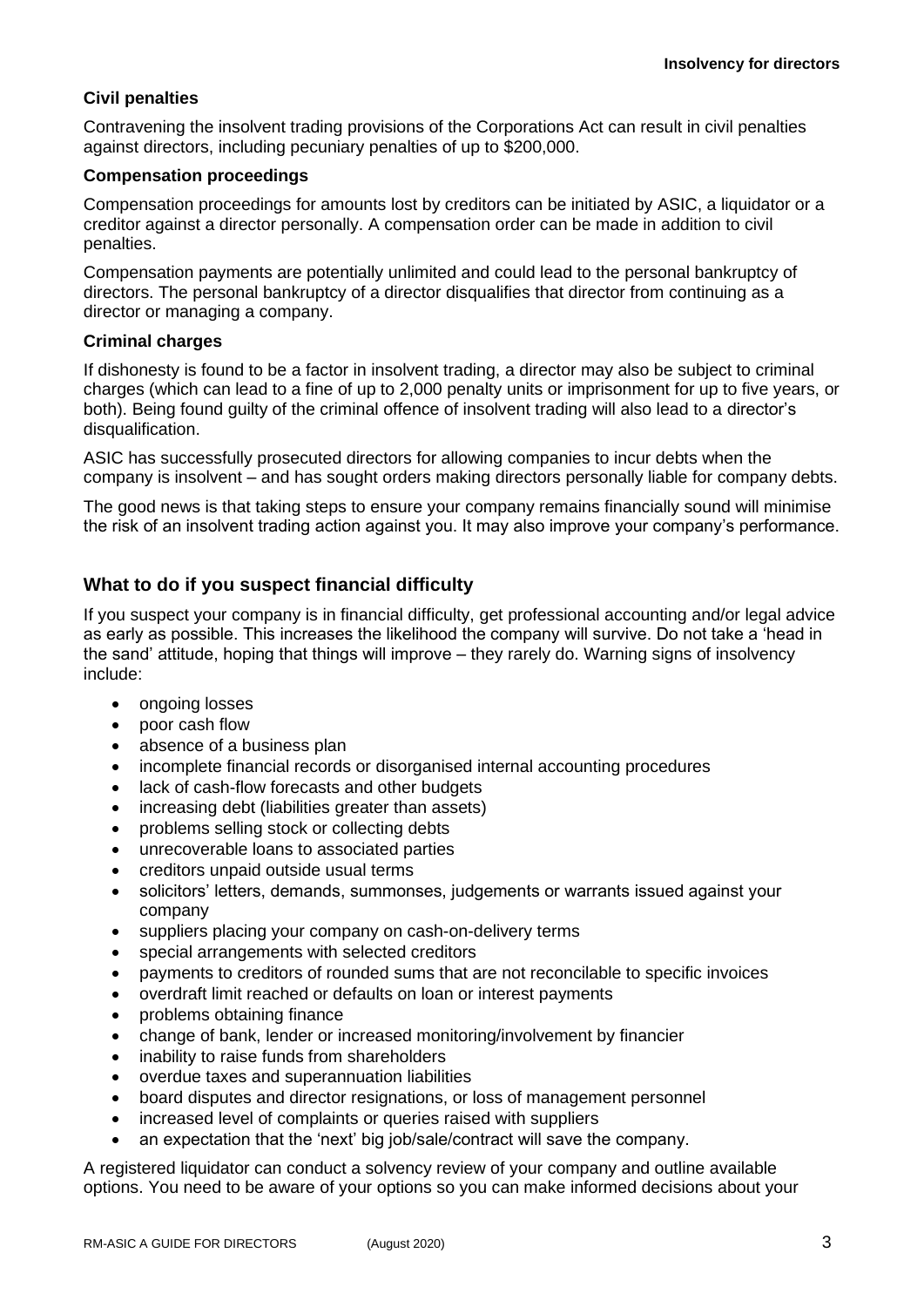company's future. Options may include refinancing, restructuring or changing your company's activities, or appointing an external administrator.

#### **Pre-insolvency advisers**

Some advisers contact directors whose businesses may be in financial distress 'out of the blue'. While not all advisers do the wrong thing, some suggest directors take actions that could be illegal (e.g. suggesting you transfer your company's assets into another company without paying for them – known as 'phoenixing' or illegal phoenix activity).

If an adviser contacts you, or your existing solicitor or accountant suggests you do something which you aren't sure about, consider obtaining a second opinion from an independent, appropriately qualified specialist insolvency accountant or lawyer or a registered liquidator.

#### **Forms of external administration**

The two most common forms of external administration available to directors are:

- liquidation
- voluntary administration (which may lead to a deed of a company arrangement (DOCA) or liquidation).

A company can also have a receiver, or receiver and manager, appointed over its property. This option is not normally available to a director, because a receiver, or receiver and manager, can only be appointed by a secured creditor or court. A scheme of arrangement may result in another form of external administration. This information sheet does not cover schemes of arrangement.

ASIC maintains a register of registered liquidators, and information about registered liquidators in each state. The Australian Restructuring Insolvency & Turnaround Association (ARITA) website also contains information about registered liquidators.

#### **ATO s222AOE penalty notice**

If you receive a s222AOE penalty notice, also known as a 'director penalty notice', from the Commissioner of Taxation for your company's unpaid tax, you should immediately seek professional advice. Failure to take appropriate steps within 14 days may result in the Commissioner of Taxation taking recovery action against you personally for the unpaid tax.

#### **What to do if your company is insolvent**

Affected by COVID 19? [\(https://asic.gov.au/about-asic/news-centre/articles/covid-19-regulatory](https://asic.gov.au/about-asic/news-centre/articles/covid-19-regulatory-information/)[information/\)](https://asic.gov.au/about-asic/news-centre/articles/covid-19-regulatory-information/)

Find out what to do if your company has been affected by the COVID-19 pandemic.

If your company is insolvent, do not allow it to incur further debt. Unless it is possible to restructure, refinance or obtain equity funding to recapitalise the company, your options are to appoint a liquidator or voluntary administrator.

#### **Liquidation**

The purpose of liquidation of an insolvent company is to have an independent registered liquidator (the liquidator) take control of the company so its affairs can be wound up in an orderly and fair way to benefit its creditors.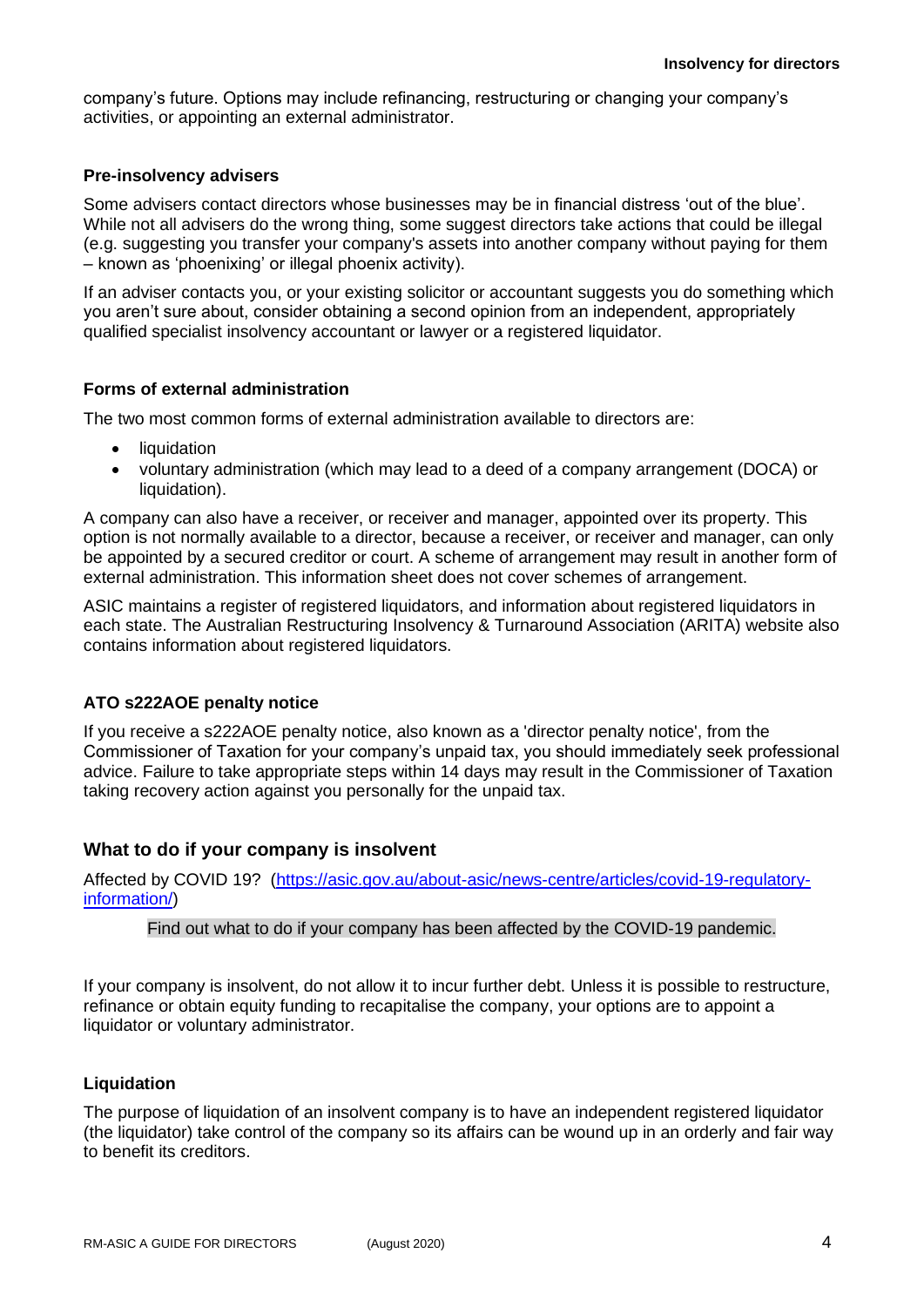A registered liquidator can advise you of the simple and quick steps required to appoint a liquidator. Generally, a director-initiated liquidation involves holding a meeting of members to vote on winding up the company and appoint a liquidator.

#### **Voluntary administration**

Voluntary administration is designed to resolve the company's future direction quickly. An independent registered liquidator (the voluntary administrator) takes full control of the company to try to work out a way to save the company or the company's business.

The voluntary administrator aims to administer the company's affairs to obtain a better return to creditors than if the company had been placed straight into liquidation. A better return may be achieved through a DOCA which is generally proposed by the directors or other third parties, usually in consultation with the voluntary administrator.

Putting a company into voluntary administration is simple and quick. The company's director(s) resolve that the company is insolvent, or likely to become insolvent, and that an administrator be appointed. The directors also need to obtain a registered liquidator's written consent to act as voluntary administrator before appointing an administrator.

#### **Receivership**

Receivership occurs when a receiver is appointed by a secured creditor who holds a security interest over some or all the company's assets or property. The receiver's primary role is to collect and sell enough company property to repay the debt owed to the secured creditor. The court may also appoint a receiver over a company's assets.

A director who is also a secured creditor can appoint a receiver and should seek advice before doing so.

#### **Consequences of external administration and receiverships**

As well as the possibility of insolvent trading action, there are other consequences for directors when a company goes into external administration or receivership. These vary depending on the type of external administration.

#### **Directors' powers**

Directors lose control of the company when the company enters voluntary administration or liquidation. If a company goes from voluntary administration into a DOCA, return of the director's powers will depend on the DOCA's terms. When the DOCA is completed, the directors regain full control of the company unless the DOCA provides the company goes into liquidation.

In a receivership, the powers retained by a director will depend on the powers of the receiver, and the extent of the assets over which the receiver is appointed. This is detailed in the security agreement or court order. If the receiver is appointed over all or most company assets, the receiver effectively has control, although the directors still have certain responsibilities and duties, and may retain residual control.

#### **Directors' obligations**

Directors have an obligation to assist the external administrator or receiver by:

- advising them of the location of the company's property and delivering the property in their possession to the external administrator or receiver
- providing the company's books and records to the external administrator (voluntary administration and liquidation) or giving access to the books and records to the receiver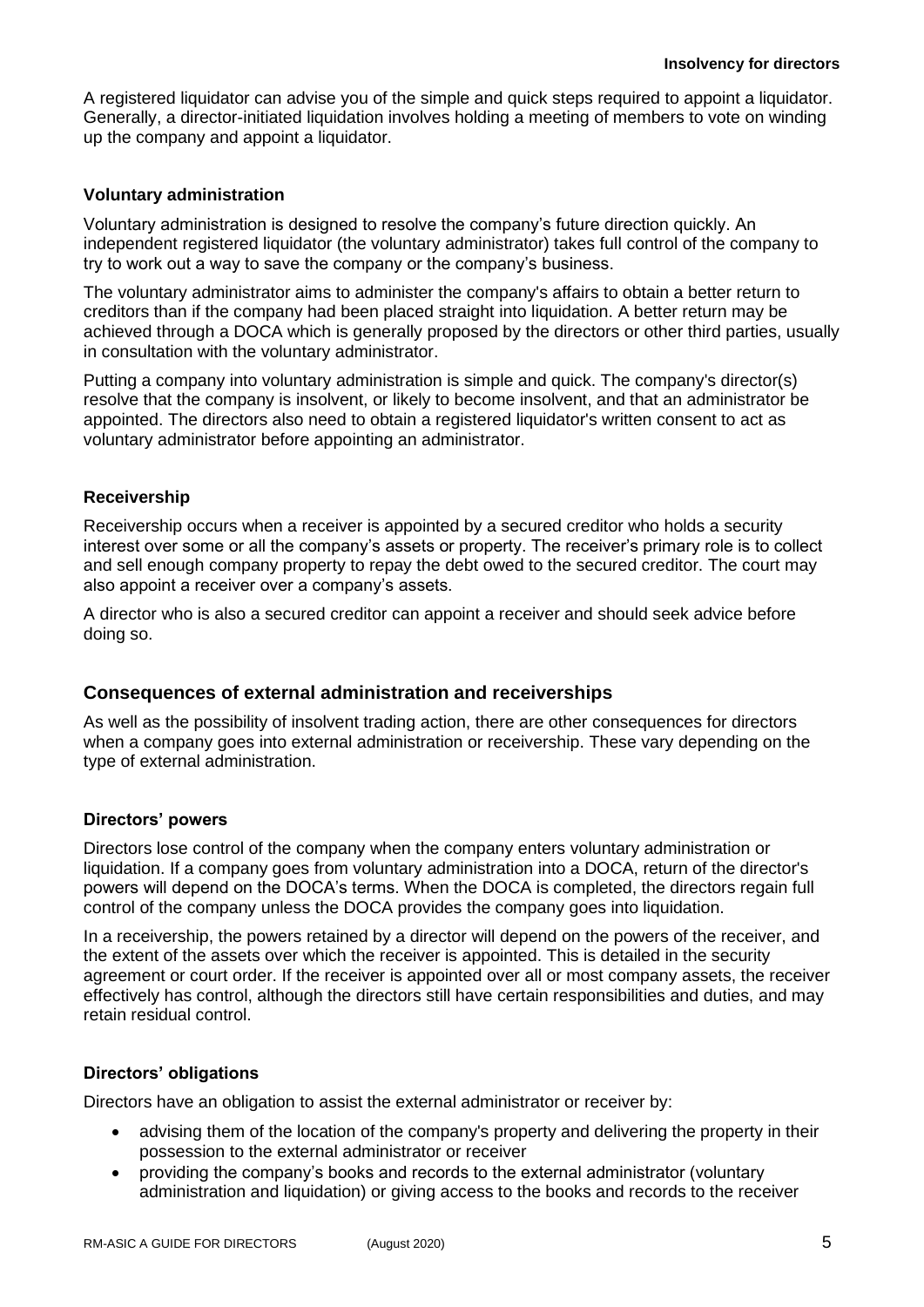- advising the external administrator or receiver where other company records are held
- providing a Report on Company Activities and Property (ROCAP) within five business days (creditors' voluntary liquidation and voluntary administration) or 10 business days (receivership and court liquidation) of the external administrator or receivers' appointment
- meeting with, or reporting to, the external administrator or receiver to help them with their inquiries, as reasonably required.

Directors, officers and other people with relevant books and records must not obstruct external administrators and receivers in carrying out their duties.

#### **Creditor meetings**

Creditor meetings are held in voluntary administrations and may be held in liquidations.

Both a voluntary administrator and liquidator can require a director to attend a creditor meeting to provide information about the company and its business, property, affairs and financial circumstances.

#### **Public examination**

A voluntary administrator or liquidator has the power to apply to the court to conduct a public examination of a director, under oath. A receiver can also apply for a public examination, if ASIC consents.

Being summoned to appear for a public examination is serious and should not be ignored. Seek immediate legal advice if you are in any way concerned about the public examination process or your rights.

The external administrator conducting the public examination may be interested in your personal financial position or further details about assets or transactions the company undertook. Often the need for a public examination can be avoided by cooperating with the external administrator.

#### **Disqualification**

If a director has been involved with two or more companies that have gone into liquidation within the last seven years and paid their creditors less than 50 cents in the dollar, ASIC may disqualify them from managing corporations for up to five years. This effectively bans a person from acting as a director.

ASIC may also disqualify company directors from managing corporations for up to five years where a person is, or has been, an officer of to two or more companies within seven years that have relied on the Fair Entitlements Guarantee (FEG) scheme to pay employee entitlements.

This can happen where the Commonwealth paid employee entitlements under the FEG scheme and has received minimal or no return – and is unlikely to receive more than a minimal repayment of funds paid under the FEG scheme.

ASIC can also apply for orders disqualifying a person from managing corporations for up to 20 years if they have been an officer of two or more companies that have failed within the last seven years, and the way in which the companies were managed contributed to the failures.

#### **Employee entitlement proceedings**

It is an offence for anyone, including a director, to enter into an agreement or transaction to avoid paying the company's employee entitlements. The maximum penalty is 1,000 penalty units or 10 years' imprisonment, or both.

If the company is in liquidation and the employees suffer damage or loss because a person entered into such an agreement or transaction, that person is liable to pay compensation for the loss